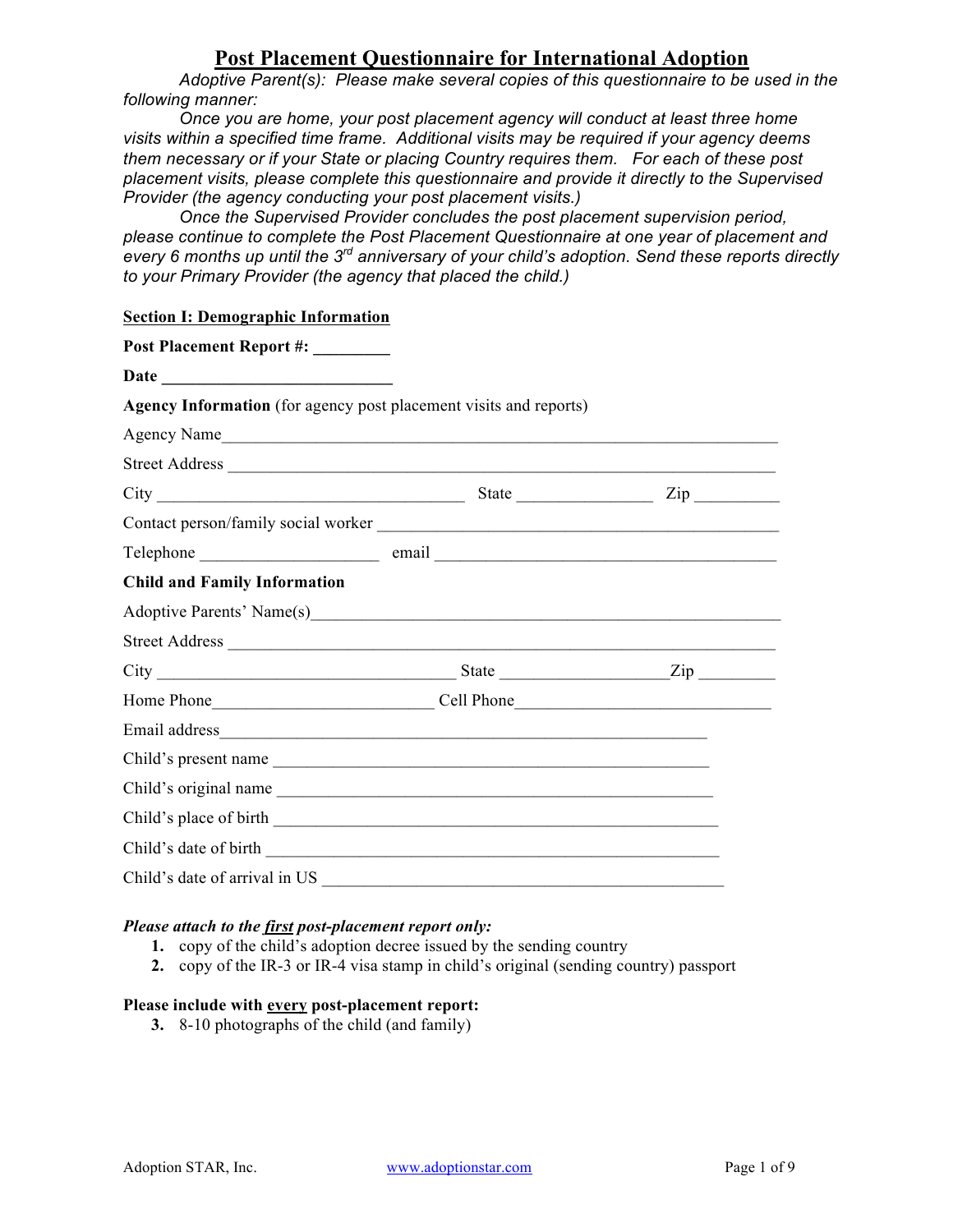## **Section II. – "Now That You're Home"**

**This section is to be filled out by the adoptive family for the first Post-Placement Report ONLY.** After the first post placement report, skip this section and proceed directly to the rest of the Questionnaire. Please use back side of the paper if needed.

- **1)** Have you provided the bulletin, "Health Concerns for Internationally Adopted Children" to the medical professionals who will be seeing your child (preferably before your child meets them)?
- **2)** List the date or dates that your child had his or her first medical checkup since arriving home:

What were the findings of the exam?

Will there be any follow-up, additional tests, etc?

When is your child's next appointment?

**3)** Are your child's immunizations up to date (If not, when are these scheduled)?

 $\mathcal{L}_\text{max} = \mathcal{L}_\text{max} = \mathcal{L}_\text{max} = \mathcal{L}_\text{max} = \mathcal{L}_\text{max} = \mathcal{L}_\text{max} = \mathcal{L}_\text{max} = \mathcal{L}_\text{max} = \mathcal{L}_\text{max} = \mathcal{L}_\text{max} = \mathcal{L}_\text{max} = \mathcal{L}_\text{max} = \mathcal{L}_\text{max} = \mathcal{L}_\text{max} = \mathcal{L}_\text{max} = \mathcal{L}_\text{max} = \mathcal{L}_\text{max} = \mathcal{L}_\text{max} = \mathcal{$ 

**4)** Has your child been evaluated by your state/county Early Intervention (EI) program or school system?

If so, what were the conclusions/concerns?

If not what are your plans regarding EI?

- **5)** Describe your child's appearance and behavior when you met in your child's country? (height, weight, hair, skin, development levels as compared to peers at the orphanage and/or children the same age you know, etc.
- **6)** What were your overall impressions of your child at that point?
- **7)** What were your impressions of your child's health and health care in country?
- **8)** Describe your child's health and appearance now. What is the same, what has changed?
- **9)** Describe your child's personality and behavior now. What is the same, what has changed?
- **10)** What developmental milestones, achievements, or new experiences has your child had since arriving home?
- **11)** List any adjustment issues experienced by you or your child? Which have been most problematic for you?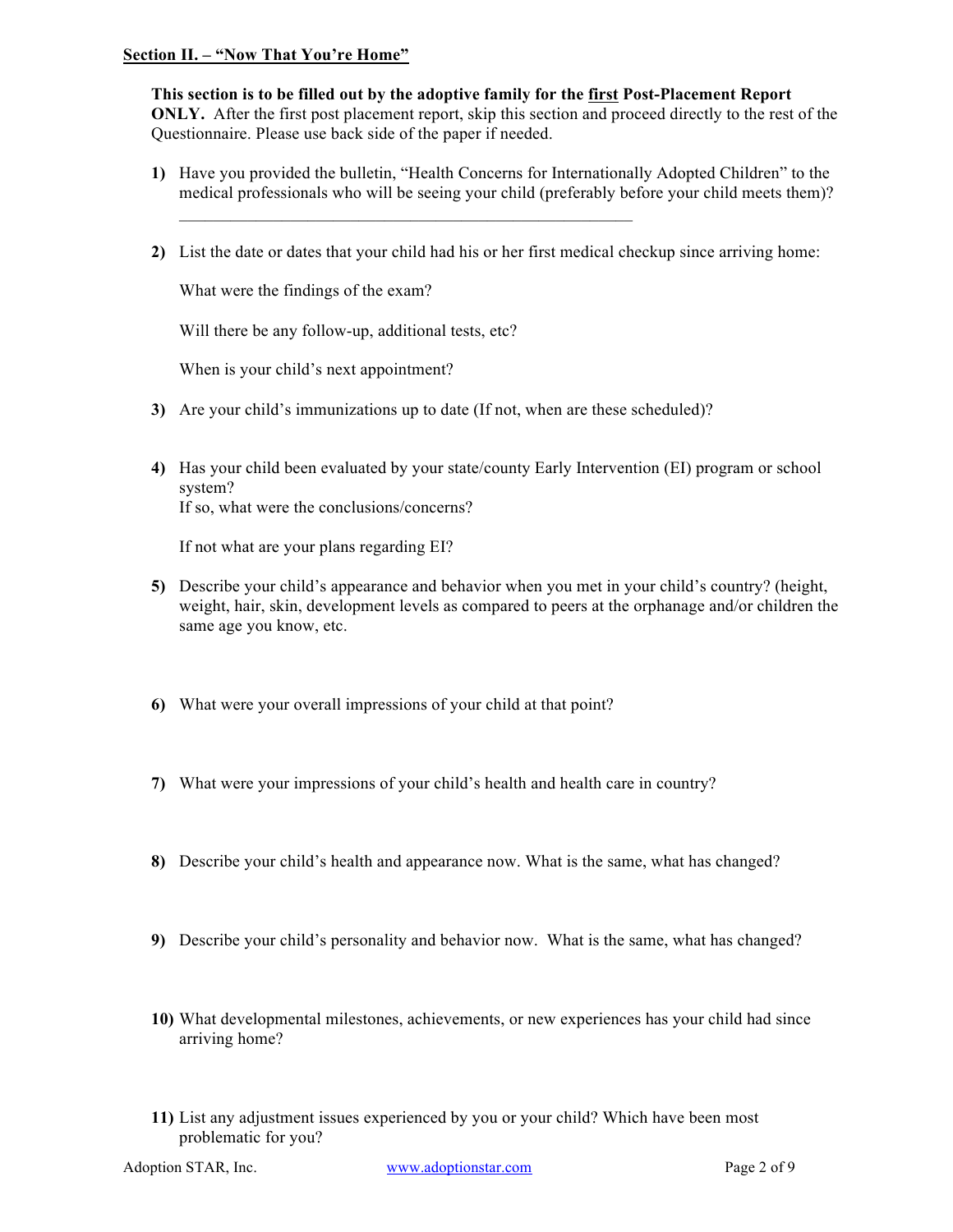## **Section III. – "General Assessment"**

Do **not** complete this section with your **first** post placement visit. This section must be completed for your **second and third** post placement visits and each one after until the third anniversary of your child's arrival home*. All of these questions pertain to the period of time that has transpired since placement and/or the last placement report.* Use the back side of paper if needed.

- **1)** Where do you feel you and your child have made the most progress since placement and/or your last report?
- **2)** Describe your child's daily routine.
- **3)** Has this changed any? Would you like it to? How?

- **4)** Describe any changes you have seen in the following areas: a. General appearance:
	- b. Personality, temperament, attitude:
	- c. General health:
	- d. Developmental levels
	- e. Eating, sleeping, and, if applicable, toileting:
	- f. Adjustment issues, behaviors, social interactions:
- **5)** Who or what are your child's favorite people/things/activities?
- **6)** Describe positive interactions with your child:
	- a. What are your favorite activities with your child?
	- b. What is your favorite time of day with your child?
	- c. When do you feel closest to your child?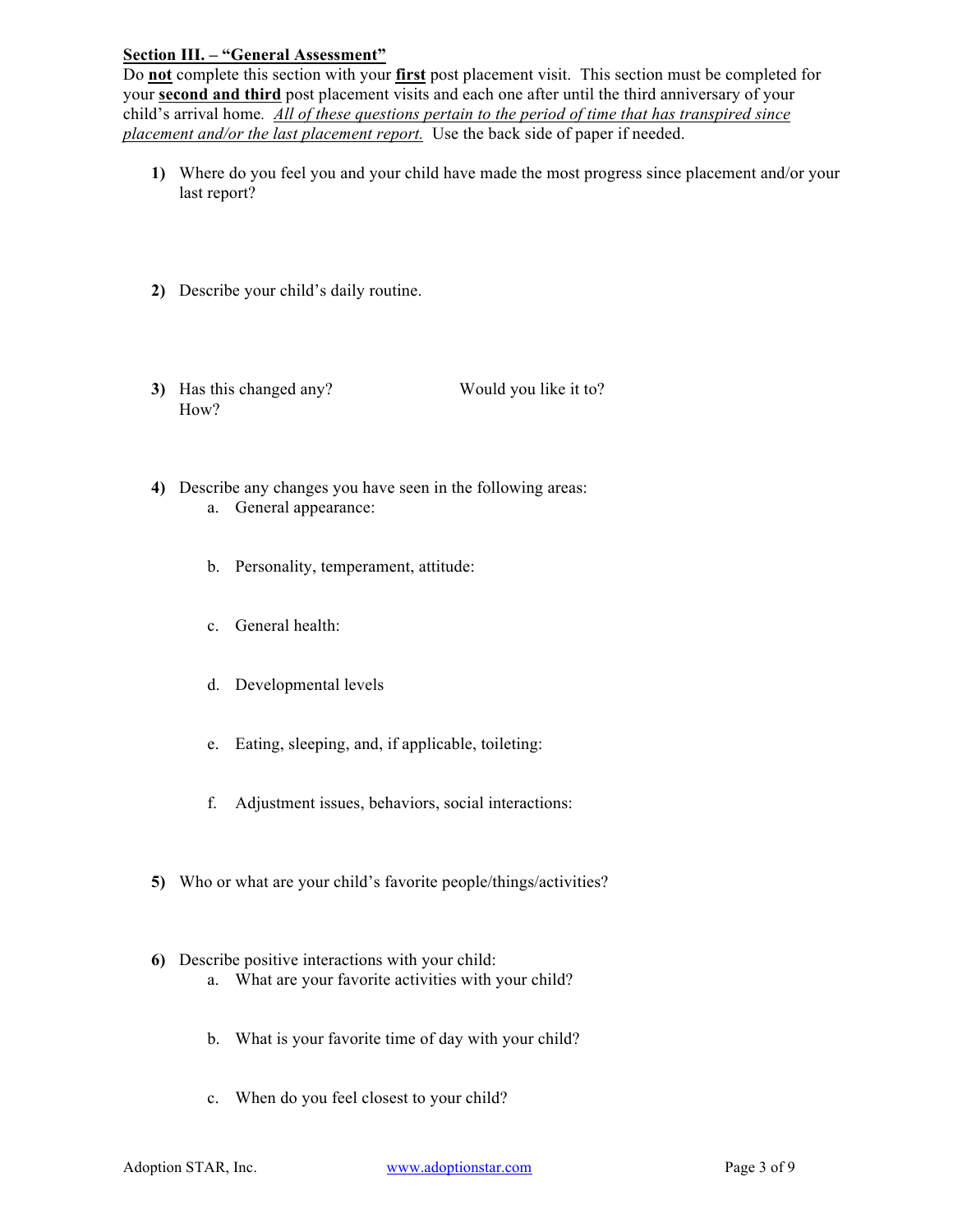- **7)** Describe your progress as a family:
	- a. In what ways does your child show that he/she feels safer and more comfortable within your family?
	- b. What strengths have you seen within your family in dealing with the adjustments and challenges of the adoption process and coming home?
	- c. What have been your child's and your family's most important achievements or milestones?
- **8)** What additional supports, skills or resources, do you think would be helpful? How do you plan on gaining this additional help?
- **9)** Have you used a child sitter at home or in another's home? If so, how often? How did your child react to this?
- **10)** Do you use a preschool or day care program or other out of home resources (dance, gym, language or other classes, sports or recreation, religious activities, etc.)? If so, how often? What have been your child's reactions, adjustments, gains?

## **Section IV: Health and Development**

#### **11) Medical Status**

- a. What was the date of your child's last check-up?
- b. Was your child found to be within normal limits for height and weight?
- c. Are your child's immunizations up to date? (if not, when?)
- d. Are there any new or continuing health issues?
- e. Is there a need for additional services? Describe:
- f. Describe any illnesses or other medical needs your child has had since arrival or last report? Was your child treated by a physician?
- g. What is your assessment of your child's health?
- h. What are your goals for your child's health and how do you plan to realize those goals?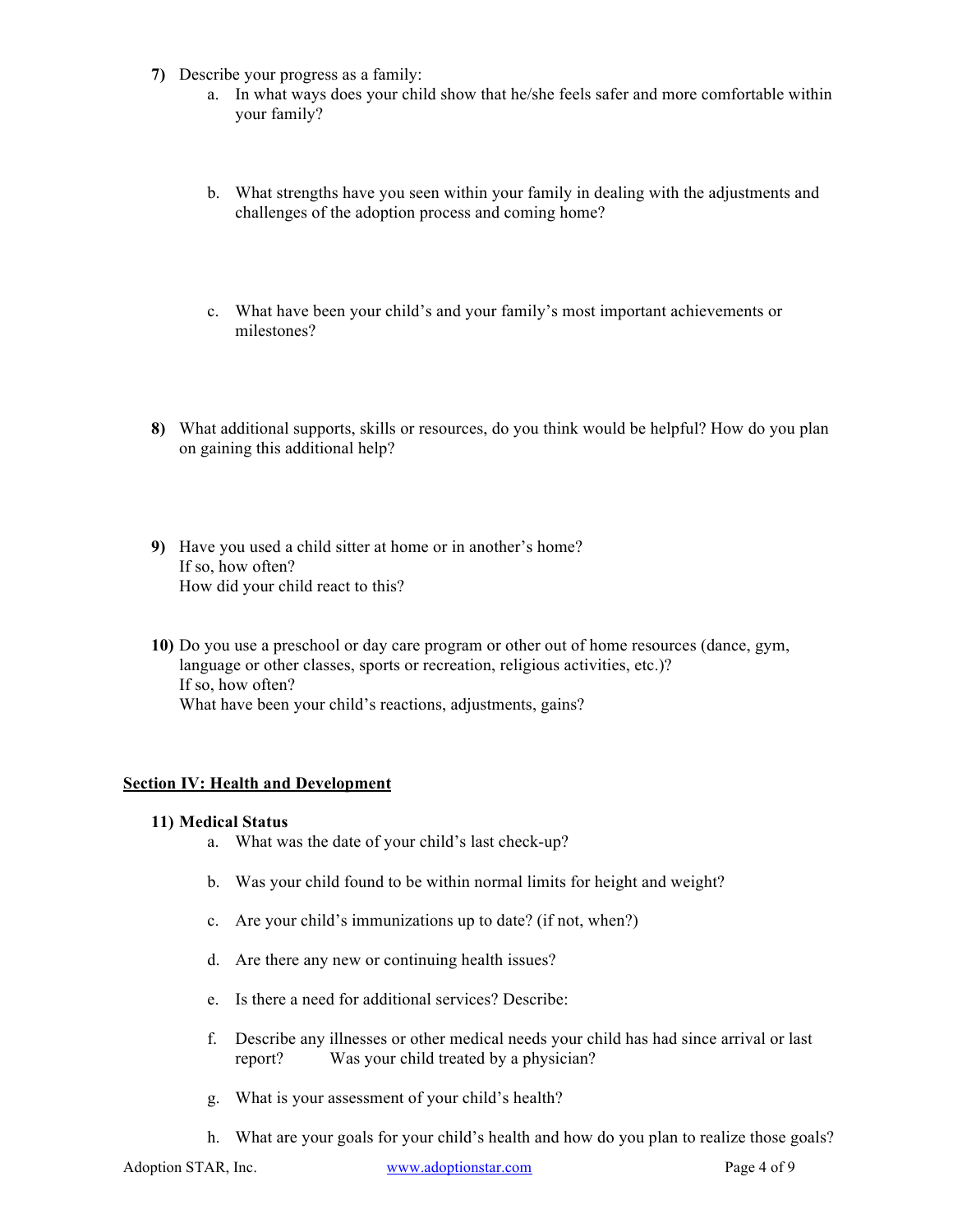## **12) Diet and Nutrition**

- a. Is your child eating a nutritionally balanced diet for their age group?
- b. What are your child's favorite foods?
- c. Least favorite or rejected foods?
- d. Has your child had any problems with eating, swallowing, food allergies or digestion? If so, how have these been addressed?

## **13) Language Development:**

- a. What is your primary means of communication with your child? (Rate 1, 2, 3, with 1 being the communication used most frequently.)
	- i. Language of child's home country
	- ii. English Language

iii. Non-verbal or Sign Language

- b. Receptive Language- How much English Language does your child understand? (circle one) **none a few words many words most words**
- c. Expressive Language- How much English Language can your child express? (circle one) **none few words many words most words**
- d. Was your child at roughly age appropriate levels in their native language in their home country? (This information can be very helpful in determining what types of services might be needed for your child.)
- e. Has your child been tested for or received services for language delays? If yes, describe:
- f. What developmental milestones has your child reached since the last report?
- g. Do you or your physician feel that your child has developmental delays? If yes, has your child been enrolled in an Early Intervention Program? If not enrolled in EI, what is your plan to find services to address these delays?
- h. Any other comments, concerns or suggestions:

#### **Section IV: Behaviors, Attachments and Adjustments**

- **14)** What positive behaviors or personality traits does your child exhibit?
- **15)** What behavior or personality traits are less than positive, difficult or problematic?
- **16)** What are currently **your** biggest adjustments and challenges? Describe.
	- a. Social behaviors:
	- b. Language barriers: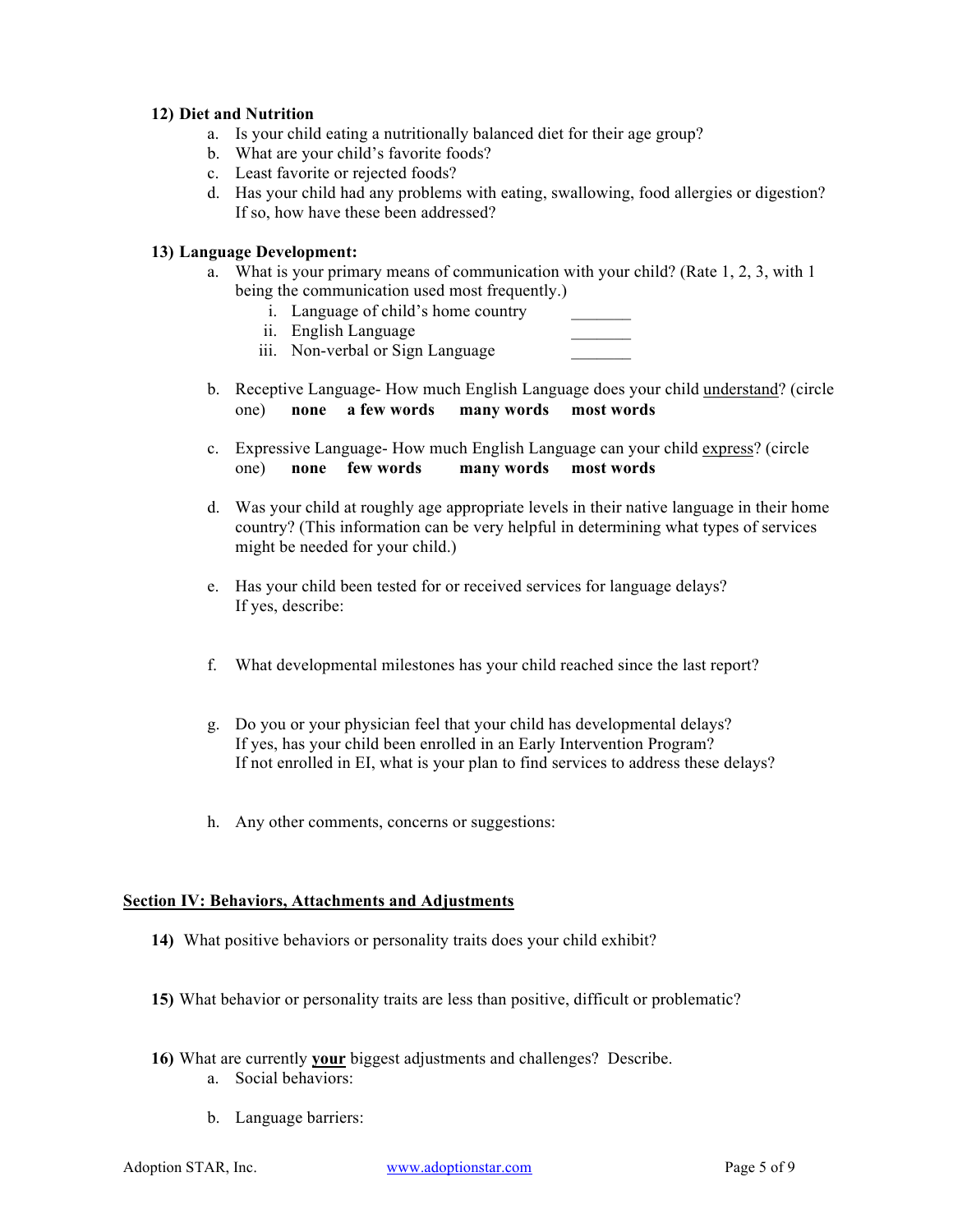- c. Difficulties with behavior and temperament:
- d. Finances:
- e. Scheduling/time management:
- f. Sleep disruption/lack of sleep:
- g. Other Specify:
- **17)** What are currently **your child's** biggest adjustments and challenges? Describe.
	- a. Social behaviors:
	- b. Language barriers:
	- c. Difficulties with behavior and temperament:
	- d. Sleep disruption/lack of sleep:
	- e. Other Specify:
- **18)** Have you seen any of these signs of grieving or loss from your child?
	- a. Extended periods of crying: Helped by:
	- b. Very limited crying, even when upset/hurt: Helped by:
	- c. Trouble getting to sleep or staying asleep Helped by:
	- d. Sleeping very long periods or often: Helped by:
	- e. Tantrums and angry behavior: Helped by:
	- f. Deliberate negative behavior: Helped by:
	- g. Rejecting parents or clinging to parents: Helped by:
	- h. Anything else? Please describe: Helped by:
- **19)** Does your child accept affection, touch, and physical closeness from you?

**20)** Does your child prefer you and family members over those outside the family and strangers?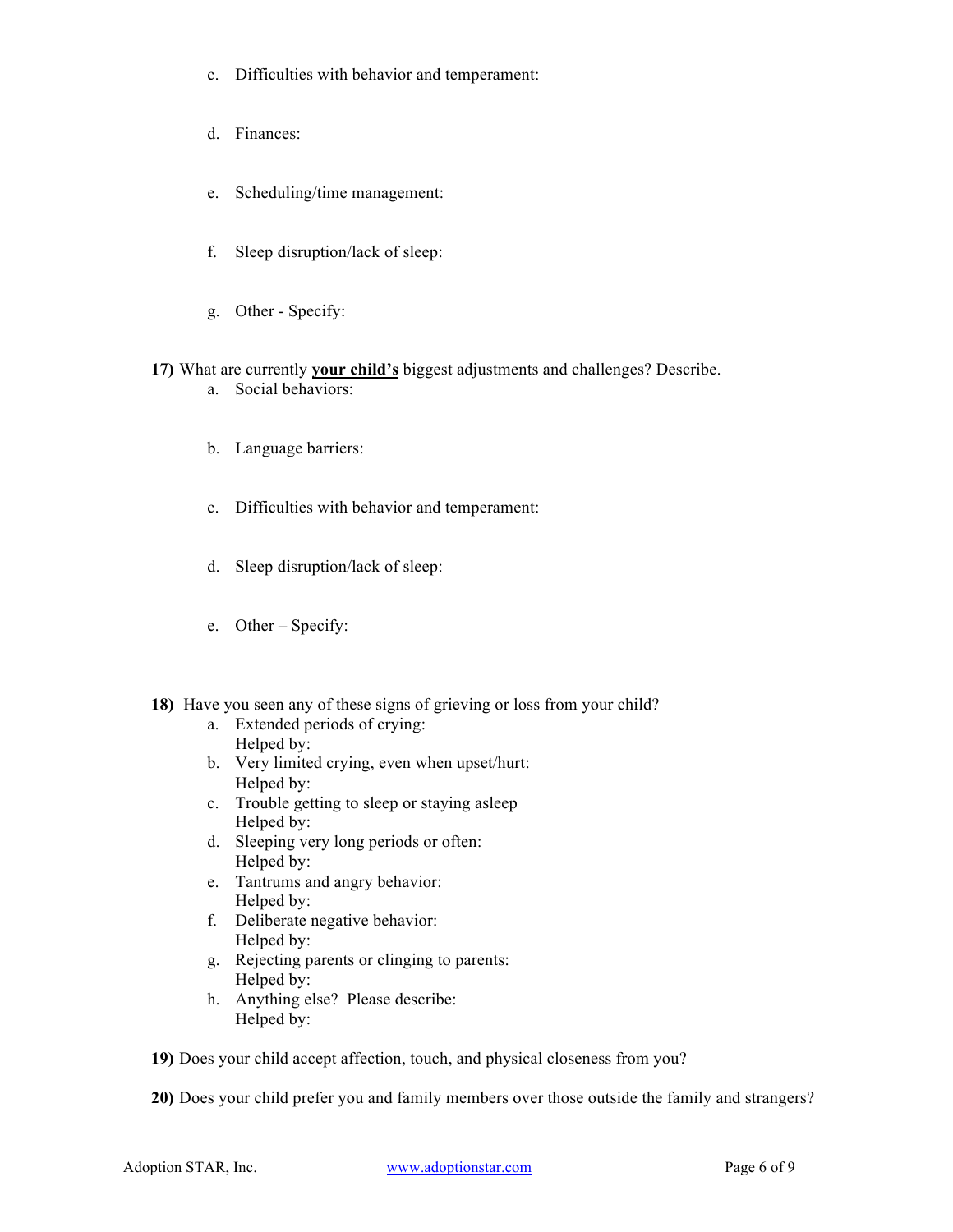- **21)** Discuss the attachments between the members of your family post adoption: a. In what ways have they have grown?
	- b. How has your child shown growing attachments to his/her family over time?
	- c. Are there any barriers to attachments?
	- d. If so, how will they be addressed?
- **22)** Does your child smile and accept eye to eye contact with you? With others?
- **23)** How is your child comforted?
- **24)** With what do you think you and your child may need some additional help?
- **25)** Any other comments, concerns, suggestions:

## *(If you have adopted a child older than two years old please proceed to the next section)*

#### **Section V: For preschoolers and school-age children**

- **26)** Was your child aware of their adoption at the time of placement?
- **27)** What was their level of understanding and acceptance of the adoption?
- **28)** How did they react to your in country visit and their arrival home?
- **29)** Based on communication with your child either directly or through a translator, what were your child's fears, concerns, and expectations regarding their adoption when they were in their home country? How were these addressed? How are they being addressed now?
- **30)** Is your child aware of their adoption now?
- **31)** How is adoption and your adoption trip mentioned or discussed in your family?
- **32)** At the present time does your child react positively to discussion of their adoption?
- *33)* How does your child react to reminders of people and events from in his/her country of origin?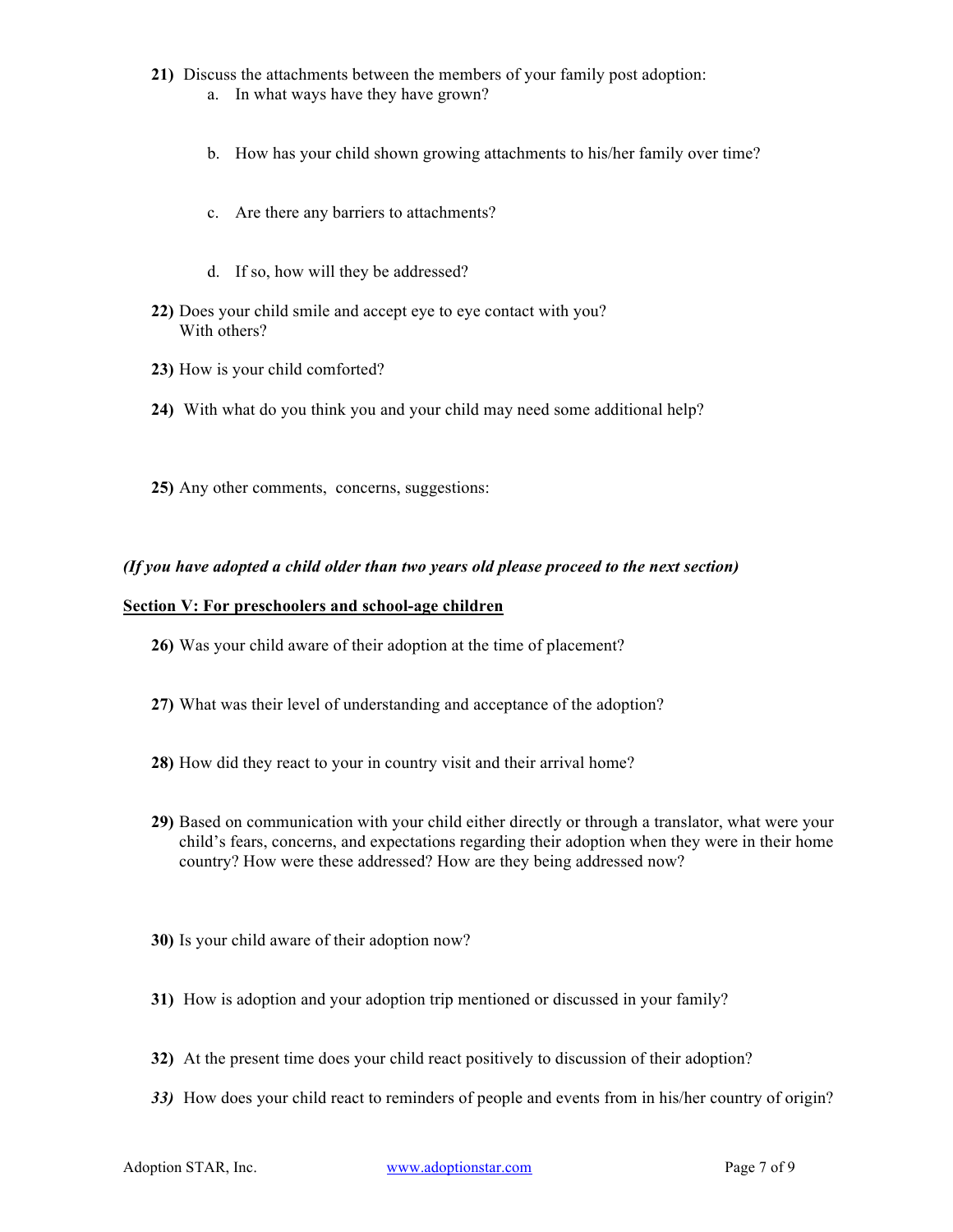- **34)** What do you think about your child's reactions?
- *35)* Are you and/or your child still in contact with the orphanage, children at the orphanage, or children your child knew then who are now adopted?
- *36)* If so, describe these contacts and your feeling about them.
- **37)** How has your child and your family been exposed to and involved in your child's birth culture, heritage, faith, and customs?
- **38)** How have you integrated your child's past and heritage into your family's identity?

## **For school aged children only:**

- **39)** Have you had difficulties determining what services or programs your child might need or how to get free, appropriate testing for a child three or older from your school district?
- **40)** Does your child get additional help in learning English and other academic skills or have an "English as a Second Language" (ESL) classroom?
- **41)** How is your child adjusting, emotionally, socially, and academically, to this setting? How would you wish to change or improve these services for your child?
- **42)** Does your child have an Individual Educational Plan (IEP) agreed on by you and your school district and implemented in the classroom for your child?
- **43)** Describe any milestones, achievements, struggles, and challenges related to school.
- **44)** How does your child get along with peers? How does your child seem to you socially, emotionally, and developmentally compared to other US children your child's age?